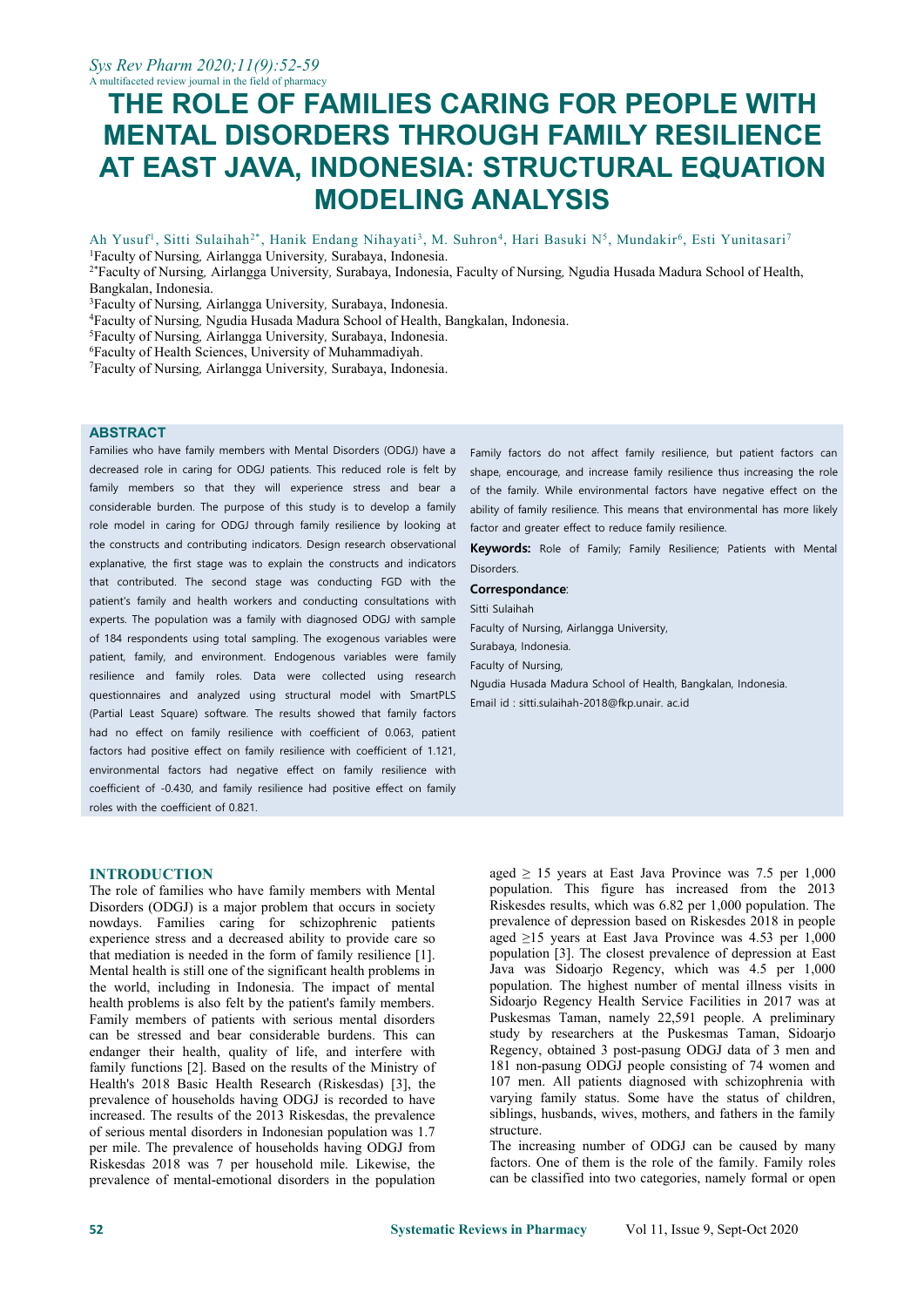roles and informal or closed roles. The formal role of the family consists of the role and relationship of marriage, the role of women and men in the family, and the role of grandparents in the family [4]. The results of a preliminary study in Sidoarjo Regency, East Java, showed that underprivileged or lacking families have good skills to care for ODGJ who are shackled in terms of fulfilling self-care needs. Ideally, roles are based on prescriptions and role expectations which explain what the individual should do in a particular situation [5], [6]. Family role factors, namely social class, family form, cultural or ethnic background, family development stage, role models, and situational events, especially health problems or illness. This condition is to fulfill their expectations or the expectations of others regarding these roles [7]. The role of the family affects the adaptability of family members of ODGJ. The most relevant research that has been conducted regarding the role of the family in caring for ODGJ patients is research that shows strengthening the potential for increasing family roles through the ability of good recognition seekers, family nurses, providers, educators, and promoters. Strengthening the potential itself consists of assessment indicators and family empowerment. This study has limitations. The sample used is less representative of research type that uses modeling. A larger sample is needed to evaluate the influence of family roles on the adaptability of ODG patients [8]. The level of family resilience in caring for ODGJ is still low both in terms of belief systems, organizational patterns, and communication processes. The resilience of*family caregivers* for schizophrenia patients in Japan. This study used a qualitative descriptive based on the phenomenological method. Researchers conducted interviews with 12 *family caregivers* of schizophrenic patients. The results of the study showed that there were three themes related to resilience obtained from the data of the research subjects, namely: understanding related to disease description, learning coping skills, and understanding the gap between reality and social independence for patients [9]. Other studies described the burden of care and stigma as risk factors that family members must manage to survive, rise, and become better at caring for patients with schizophrenia. Nurses as health care workers have a central role in assessing the level of care burden and the stigma experienced by family members to help families achieve resilience. The description above shows that the family has not been able to care for family members who have mental disorders, even though the family is the basic service unit in the community who is also the main nurse for their family members. The family will play an important role, especially in determining the type of care needed by family members [10]. As a researcher, will offer the development of a family role model in caring for people with mental disorders through family resilience*.*

### **METHODS**

### **Research Design**

This research is *explanative observational* study through testing the structural model with *SmartPLS (Partial Least Square) software.* The first stage describes the test results based on the theory by looking at the constructs and indicators that contribute. The second stage then compiles a module on strategic issues that have been carried out by FGD with the patient's family and health workers and conducted consultations with experts.

#### **Participants and Recruitment**

Respondents consisting of 184 people using total sampling who were families with ODGJ family members and lived in Sidoarjo Regency, the working area of Puskesmas Taman. The inclusion criteria was the closest family member to a mental patient. Participants were family members of outpatients at Puskesmas Taman. The participants were recruited based on ethical principles. Participants who were involved in previous research have received a written explanation regarding the research objectives, procedures, rights and obligations, benefits, and disadvantages during the research. Only participants who had provided informed consent were included in the study. Before starting data collection, researchers conducted trials on 32 participants with the same characteristics, namely at the Krian Public Health Center, Sidoarjo Regency to validate the questionnaires. Furthermore, the data were collected by giving questionnaires to 184 respondents and testing the structural model with *SmartPLS (Partial Least Square)* software. The strategic issues obtained from the results of the *Structural Equation Modeling-Partial Least Square* (SEM- PLS) analysis were used as a reference for conducting *Focus Group Discussions* (FGD) with patient families and health workers as well as consultations with experts. The results of strategic issues, FGDs, expert consultations, and the results of the development of family role models in caring for people with mental disorders through family resilience serve as references for module development. The resulting module from the development of the model uses a family-centered approach so that it can be used as a guide by health workers or researchers in intervening to increase the role of the family in caring for ODGJ through family resilience.

### **RESULTS**

#### **Distribution Frequency**

This research is *explanative observational* study through testing the structural model with *SmartPLS (Partial Least Square) software.* This research was conducted to determine the role model of the family in caring for ODGJ through family resilience by looking at the contributing constructs and indicators, then compiling a module on the strategic issues that have been carried out by the FGD with the patient's family and health workers then conducted consultations with experts. Description of study variables is shown to explain CONSTRUCTS research data according to measurable indicators for each construct research factors.<br>The construct factors studied included family factors (X1), patient factors  $(X2)$ , environmental factors  $(X3)$ , family resilience (Y1), and family roles (Y2). The data scale used for statistical tests is the absolute value of each variable, but to facilitate the presentation of the data in the table used Likert scale.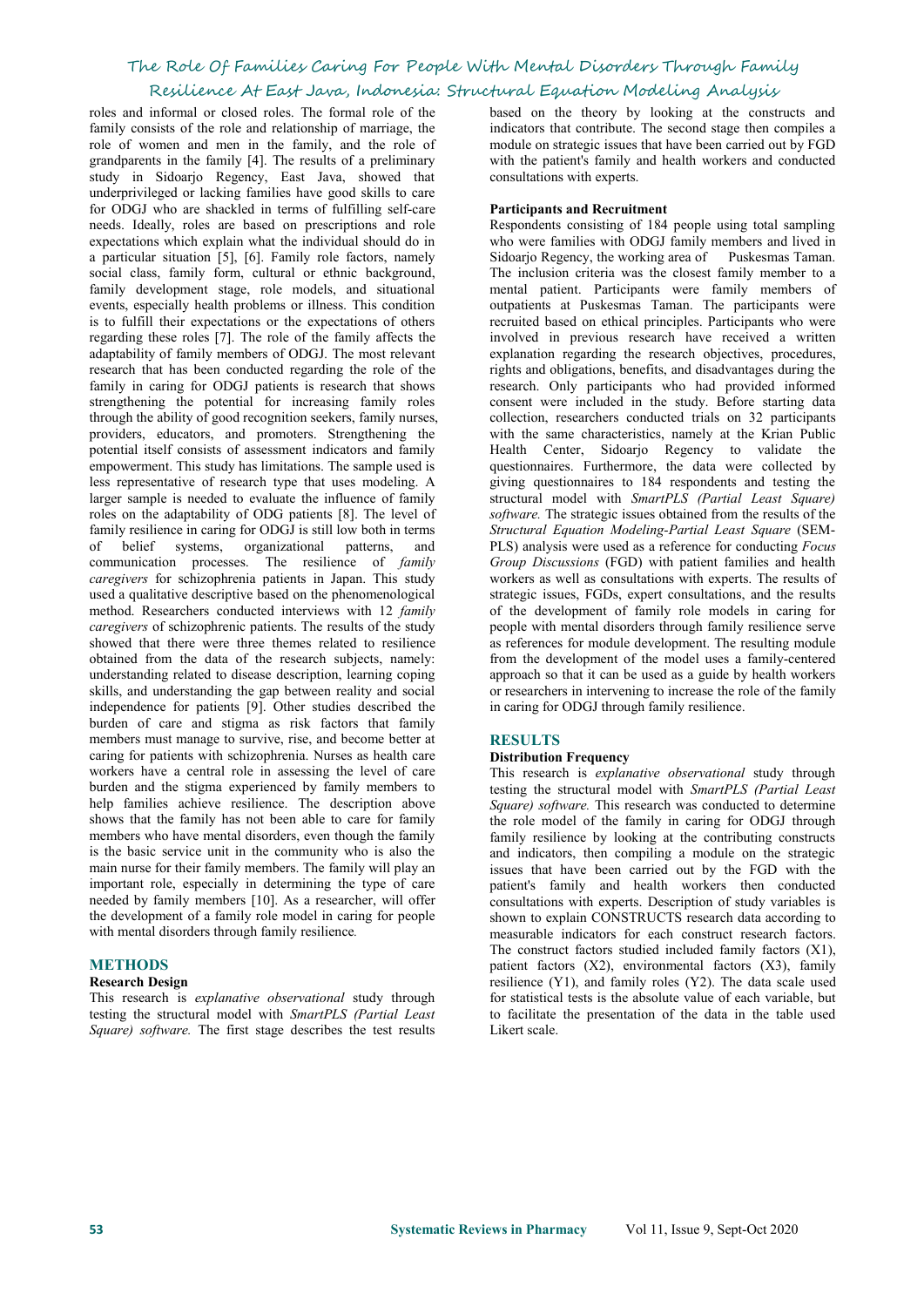| <b>Item</b>                                | anu function) in the work Area of<br>г изкезшая ташан<br>$N =$ Percentage of |  |
|--------------------------------------------|------------------------------------------------------------------------------|--|
| Economic Status                            |                                                                              |  |
| $<$ UMR                                    | 125 (67.93)                                                                  |  |
| $\geq$ UMR                                 | 59 (32.07)                                                                   |  |
| friendly form of                           |                                                                              |  |
| Core family                                | 126 (68.48)                                                                  |  |
| <b>Extended families</b>                   | 58(31.52)                                                                    |  |
| Family development Stage                   |                                                                              |  |
| new Family                                 | 0(0)                                                                         |  |
| Families with the birth of the first child | of 8 (4.34)                                                                  |  |
| Families with pre-school children          | 6(3.26)                                                                      |  |
| Family with school children                |                                                                              |  |
|                                            | 0(0)                                                                         |  |
| Families with teenagers                    | 2(1.09)                                                                      |  |
| Families with adults                       | 164 (89.13)                                                                  |  |
| Middle age families                        | 2 (1.09) Elderly                                                             |  |
| Families                                   | 2(1.09)                                                                      |  |
| Structure and functions of                 |                                                                              |  |
| Children                                   | 9(4.89)                                                                      |  |
| Siblings                                   | 7(3.80)                                                                      |  |
| Husband                                    | 2(1.09)                                                                      |  |
| Wife                                       | 2(1.09)                                                                      |  |
| Mother                                     | 155 (84.24)                                                                  |  |
| Father                                     | 8(4.35)                                                                      |  |
| <b>Brother</b>                             | 1(0.54)                                                                      |  |
| Age                                        |                                                                              |  |
| 17-25 years                                | 2(1,09)                                                                      |  |
| 26-35 years                                | 3(1,63)                                                                      |  |
| 36-45 years                                | 62 (33,70)                                                                   |  |
| 46-55 years                                | 100(54,34)                                                                   |  |
| $56-65$ years                              | 16(8,70)                                                                     |  |
| $> 65$ years                               | 1(0.54)                                                                      |  |
| Genetic                                    |                                                                              |  |
| There are ODGJ family members              | 29(15.76)                                                                    |  |
| There are no ODGJ family members           | 155 (84.24)                                                                  |  |
| 0-3 years                                  | 4(2.17)                                                                      |  |
| 3-5 years                                  | 54 (29.35)                                                                   |  |
| 5-10 years                                 | 106(57.61)                                                                   |  |
| $> 10$ years                               | 20 (10.87)                                                                   |  |
| Relapse Frequency                          |                                                                              |  |
| Never relapse                              | 16(8.70)                                                                     |  |
| 1-3 times                                  | 5(2.72)                                                                      |  |
| 3-5 times                                  | 52 (28.26)                                                                   |  |
| $6-10$ times                               | 91 (49.45)                                                                   |  |
| $> 10$ times                               | 20 (10.87)                                                                   |  |
| cultural or ethnic influence               |                                                                              |  |
| Javanese                                   | 176 (95.65)                                                                  |  |
| Madurese                                   | 8(4.35)                                                                      |  |
| Situational events the                     |                                                                              |  |
| family received                            |                                                                              |  |
|                                            | 174 (94.57)                                                                  |  |
| Families felt ashamed                      | 10(5.43)                                                                     |  |

**Table 1. Distribution Frequency of Family Factors (Economic Status, Family Form, Family Development Stage, Structure and Function) in the Work Area of Puskesmas Taman**

Results of the study in table 1 showed that out of 184 respondents, it is known that based on the majority economic status as many as 125 families (67.93%) income <UMR Sidoarjo Regency. Based on the family form, 126 respondents (68.48%) were the main family. Based on the stage of family development, at the stage of new families and families with school children consisted of 0 respondents (0%), while the most at the stage of families with adult children were 164 respondents (89.13%). Based on the structure and function of the majority of mothers as the closest person to the patient were 155 respondents (84.24%). Results of the study in the table illustrate that the variable age of the patient started from the age range of 17-25 years,

namely 2 people (1.09%) and the most in the range of 45-55 years, namely 100 people (54.34%). Based on genetic variables, there were 29 patients (15.76%) who in their family tree had experienced mental disorders. Based on the variable duration of illness, most in the range of 5-10 years, namely 106 patients (57.61%). Based on the relapse frequency variable, there were 16 patients (8.70%) who had never experienced recurrence and 91 patients (49.45%) who had experienced a relapse of 6-10 times. Based on results of study in the table illustrate that the variables influence culture or ethnicity. There were 8 families (4.35%) outside the Javanese Tribe, namely the Madurese Tribe. Based on the situational event variable, there were 10 families (5.43%)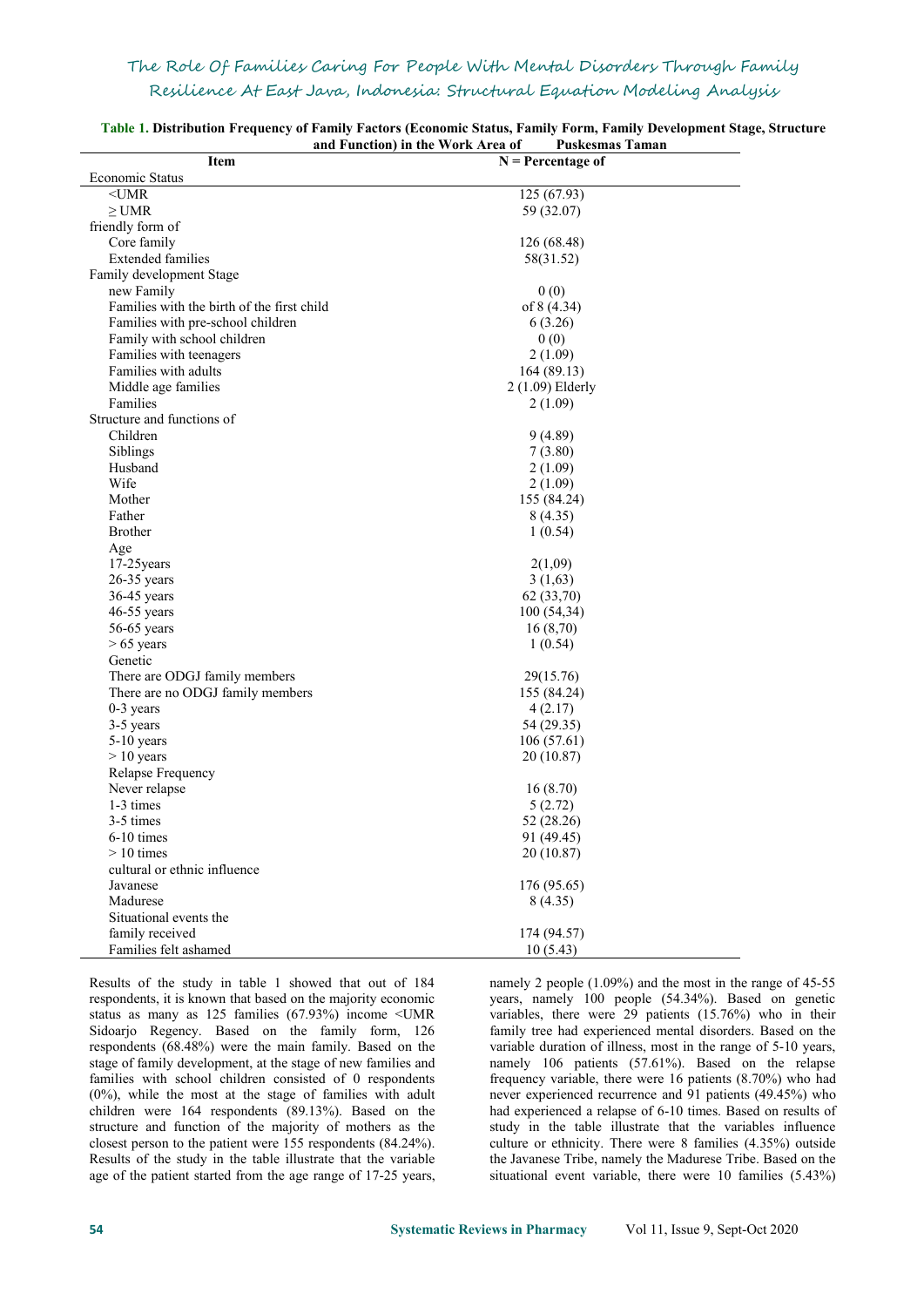who stated that they felt ashamed and considered very isolated by their neighbors while caring for family members

with mental disorders.

| Table 2. Distribution Frequency of Family Resilience in the Working Area of |                  | <b>Puskesmas Taman</b> |                  |
|-----------------------------------------------------------------------------|------------------|------------------------|------------------|
|                                                                             | Category         |                        |                  |
| Indicator                                                                   | Good<br>$N = \%$ | Enough<br>$N = \%$     | Less<br>$N = \%$ |
| Social Support                                                              |                  |                        |                  |
| Emotional                                                                   | 116(63.04)       | 58 (31.52)             | 10(5.44)         |
| Informational                                                               | 122(66,30)       | 52 (28,26)             | 10(5,44)         |
| Instrumental                                                                | 30(32,07)        | 95 (51,63)             | 59 (16,30)       |
| Award                                                                       | 114 (61,96)      | 60(32,60)              | 10(5.44)         |
| <b>Family Resilience</b>                                                    |                  |                        |                  |
| Difficulty                                                                  | 123 (66.85)      | Means 56 (40.43)       | 5(2.72)          |
| Positive Outlook                                                            | 110 (59.78)      | 66 (35.87)             | 8(4.35)          |
| Transcendence and spirituality                                              | 101 (54.89)      | 77 (41.85)             | 6(3.26)          |
| Flexibility                                                                 | 169 (91.85)      | 13(7.06)               | 2(1.09)          |
| connectivity                                                                | 149 (80.98)      | 35 (19.02)             | 0(0)             |
| Social and Economic Resources                                               | 131 (71.20)      | 52 (28.26)             | 1(0.54)          |
| Clarity                                                                     | 161(87.5)        | 23(12.5)               | 0(0)             |
| <b>Emotional Expression</b>                                                 | 150 (81, 52)     | 34 (18.48)             | 0(0)             |
| Collaborative Problem Solving                                               | 146 (20.65)      | 38 (79.35)             | 0(0)             |
| Role of families                                                            |                  |                        |                  |
| <b>Confession Seeker</b>                                                    | 148 (80.43)      | 36(19.57)              | 0(0)             |
| <b>Family Nurse</b>                                                         | 150 (83.70)      | 30(16.30)              | 0(0)             |
| Provider                                                                    | 137 (74.46)      | 47 (25.54)             | 0(0)             |
| Family Coordinator                                                          | 154 (83.70)      | 30(16.30)              | 0(0)             |
| Harmonist                                                                   | 137 (74.46)      | 47 (25.54)             | 0(0)             |
| Entertainer                                                                 | 143 (77.72)      | 41 (22.28)             | 0(0)             |
| Educator                                                                    | 149 (80.98)      | 35 (19.02)             | 0(0)             |
| Encouragement                                                               | 143 (77.72)      | 41 (22.28)             | $0(0)$ The       |

The family said that praise and support from others for family decisions regarding the role of the family in caring is strength for families in accompanying ODGJ patients. Almost all circles get emotional support, informational, and well appreciation. Meanwhile, for instrumental support in terms of support for medical assistance and life support from other people, 59 families (16.30%) said it was lacking, 95 families (51.63%) said it was enough, and 30 families (32.07%) said it was good. The majority said that they only received medical assistance from the Community Health Centers. The results of the study in table 5 illustrate that the majority of family resilience is good on criteria and flexibility is the most dominant indicator. None of the indicators of connectedness, clarity, emotional expression, and collaborative problem solving have low resilience scores. Even though the indicators give the meaning of difficulty, positive outlook, transcendence and spirituality, flexibility, social and economic resources there are low resilience scores, all of them are not more than a score of 5%. Table 6 Frequency Distribution of Family Roles in the Working Area of Puskesmas Taman. The results of the study in table 6 illustrate that no indicator had a poor family role score. The family coordinator indicator was the most dominant indicator describing the role of the family in good criteria, namely as many as 154 respondents (83.70%). Meanwhile, in the category of the family role, it was sufficient for all indicators, not more than 26%. The results of the convergent validity test are presented in the following figure: showing that 2 indicators produce a factor loading value less than 0.5, namely X1.3 (family development stage) and X1.4 (structure and function), so that reduction is carried out and a model is obtained. The final result was as follows: The results of the convergent validity test after reduction showed that all *factor*

*loading* values> 0.5 and a change in the value of *factor loading* X1.1 (economic status) became 0.990 and X1.2 (family form) became 0.991. The results of the significance test after reduction also showed changes, namely family factors to resilience into 0.063, patient factors to resilience into 1.121, and environmental factors to resilience into -430. The results of the test *R-square* after reduction also showed changes, namely the variable family resilience 0.615.

### **DISCUSSION**

Family factors do not have a contribution to the ability of family resilience while caring for people with mental disorders. Family factors consist of economic status, family form, family development stage, structure and function. The results showed that the variables of economic status and family form were variables that formed family factors but had no effect on family resilience. The family's financial situation greatly determines the stability of the family. The results showed that more than half of them had income below the regional minimum wage, while the cause of the FGD process made family experienced fatigue and had limited time to work and socialize. Costs for schizophrenia patients were a burden in the family. Family financial needs in caring for mental patients were not significant. The family must meet the medical needs and daily needs of the whole family by working and arranging the time for patient care and outreach. Some of the respondent's families felt helped by the BPJS health insurance system, where families could control and get free medicine from mental health services, so that family finances could be focused on meeting the needs of patients and families every day.

Every family has a unique way to meet financial needs by optimizing the strengths which family has. Families who are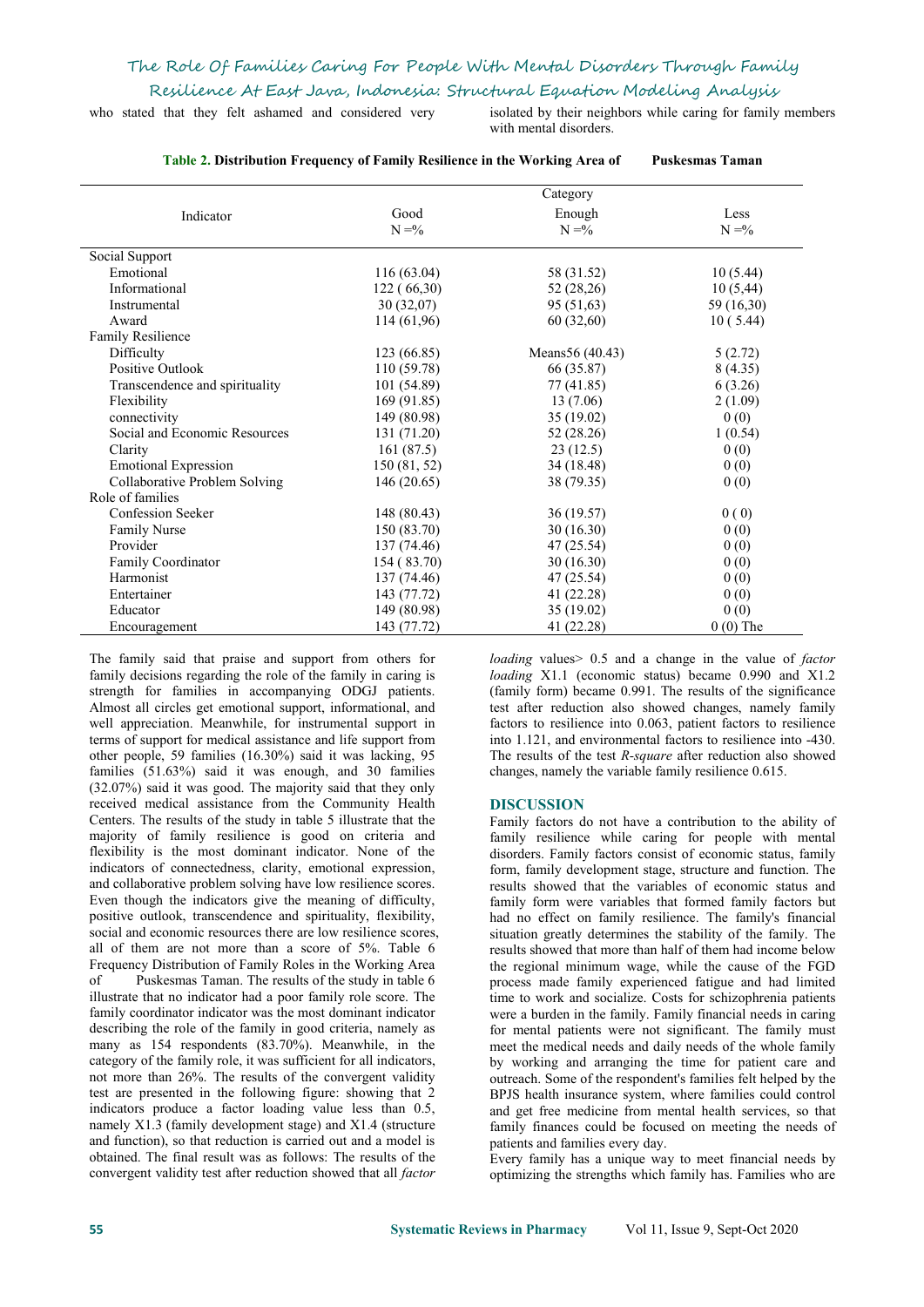really limited in getting a regular income and have difficulty in finding additional income, try to manage their finances by setting aside money every day. The money is specifically to meet the daily needs of ODGJ patients. The ability of families to arrange agreements in terms of meeting financial needs stimulates families to be closer between one another and makes it easier for families to achieve resilience. The situation that was carried out by the resilience-based family therapy approach can foster self-confidence in the family to be able to arrange the resources owned by the family to solve problems [11]. The achievement is prioritized over descent so that family groups become less important to people in urban areas. Meanwhile, *The National Network for Family Resilience* in 1995 stated that the ability of individuals or families to exploit their potential in facing life's challenges, including the ability to restore family functions to their original levels in the face of challenges and crises affects family resilience [12], [13] ]. Parents of children as the core family are family structures that have an important role in providing long-term care for family members who experience chronic illness, such as mental disorders. This situation is in line with research conducted in India that the core family in Asian families has a high moral responsibility in caring for sick family members [14]. The division of roles in the family is also given to family members who are not directly involved in caring and are not those closest to the patient, namely the role of taking control patients to the community health centers and the role of earning a living to make ends meet. However, conflicts often arise due to an imbalance in the division of roles in the family structure [15]. Based on the results of the study, most ODGJ patients were in the age range of 46-55 years which states that the elderly group is a population that is vulnerable to various disorders including those related to their mental status [16]. Most of the patients have had mental disorders for 5-10 years. The duration of illness shows a picture of the course of disease from the critical phase, relapse, stabilization to worsening the mental health condition of ODGJ patients. Family will give the best care and try to understand the patient's behavior. The behavior of each patients are greatly varies and require the family to accept the condition. Patients who have had mental disorders for a long time will make their families more resilient than those who have recently suffered from mental disorders. This could be due to the fact that the family's habits in caring ODGJ for long term have been compared to families who just learned how to care for their family members who have just been diagnosed with mental disorders [17]. The condition of ODGJ patients with varying numbers of relapses causes changes in the situation and conditions in the family. The family will try to provide the best care and try to understand the patient's behavior. When a family member experiences chronic illness, disability, including mental disorders, the family must provide longterm care, and have to support the patient so that patient can carry out their daily activities. The behavior of each patient varies greatly and requires the family to accept the condition. The family's ability to accept and tolerate the symptoms displayed by ODGJ patients in this study affects the level of family resilience so that the family as the closest person to the patient will carry out the role of caring for ODGJ patients properly and this results will make family is not feeling hopeless to the situation. Enthusiasm to support their family members who are sick. [18]. Environmental factors have a negative effect on resilience ability, so other factors such as social support are needed [19]. The response from family to family members who experience ODGJ, the majority of families receiving and caring for their family members is the

resilience of the family. Almost all families who care for ODGJ patients have high resilience. Family resilience is the ability to survive, react and changes in family members and environments that are detrimental and oppressive so that they can recover by maintaining their integrity. Resilient families greatly contribute to the welfare of family members, especially individuals with mental disorders. [20]; [21]; [22]. The pattern of communication within the family can facilitate family expectations to be compact and flexible so that it can achieve the function of the core family where good communication within the family can help the family achieve family functions and meet the needs of family members [23]. The results illustrate that no indicator has low family role score. The family coordination indicator is the most dominant indicator describing the role of the family in good criteria. The role of a family coordinator can be carried out by organizing and planning family activities, which function to promote intimacy and struggle from pain [24], [25], [26]. The family will try to involve and invite all family members to think about what will be done to organize the future of the family. The family plans and concludes some steps that will be taken for the good of the family and patient. The findings of the research on family role models in caring for ODGJ through family resilience found that families who have high resilience are directly influenced by patient and environmental factors, thereby increasing the role of the family in caring for family members who experience ODGJ [27], [28], [29].

The patient factor can form, encourage, and increase family resilience thereby increasing the role of recognition seeker, family nurse, provider, family coordinator, harmonist, entertainer, educator, and promoter. High role of the family will make ODGJ clients feel more meaningful and have confidence and be able to adapt well. Meanwhile, environmental factors indicate that these factors have a negative effect on the ability of family resilience. This means that the environmental factor has greater effect more likely to reduce family resilience. The ability of families to modify their perspective on environmental factors is a provision for fostering family resilience abilities [30]. Based on the analysis of family theory and family resilience that has been done, the researcher integrated the role of the family and family resilience into theory of *Family-Centered-Nursing* or family practice as the center of nursing according to Friedman. The family as the basic unit of community and society shows the differences in culture, ethnicity, and socioeconomic conditions. In its application, this theory considers social, economic, environmental, family type, and cultural factors in conducting the assessment, planning, implementation, and evaluation.This model explains that the assessment stage in the nursing process views family as a sub-system of society [31]. The role in the family shows behavior patterns of all members of the family. The role in a family can be flexible so that family members can adapt to the changes that occur. Roles based on expectations or role assignments that limit what individuals should do in certain situations to fulfill self or others' expectations of them. The role of families who have family members with mental disorders in the work area of Puskesmas Taman, Sidoarjo Regency focused on recognition seekers, family nurses, providers, family coordinators, harmonists, entertainers, educators, and advocates. [32]. If a family is seen as a system, mental disorders in one family member will disrupt all systems or family conditions. This is one of mental disorders causes in family members. From two statements above, it is concluded about how important the role of the family is in the event of mental disorders and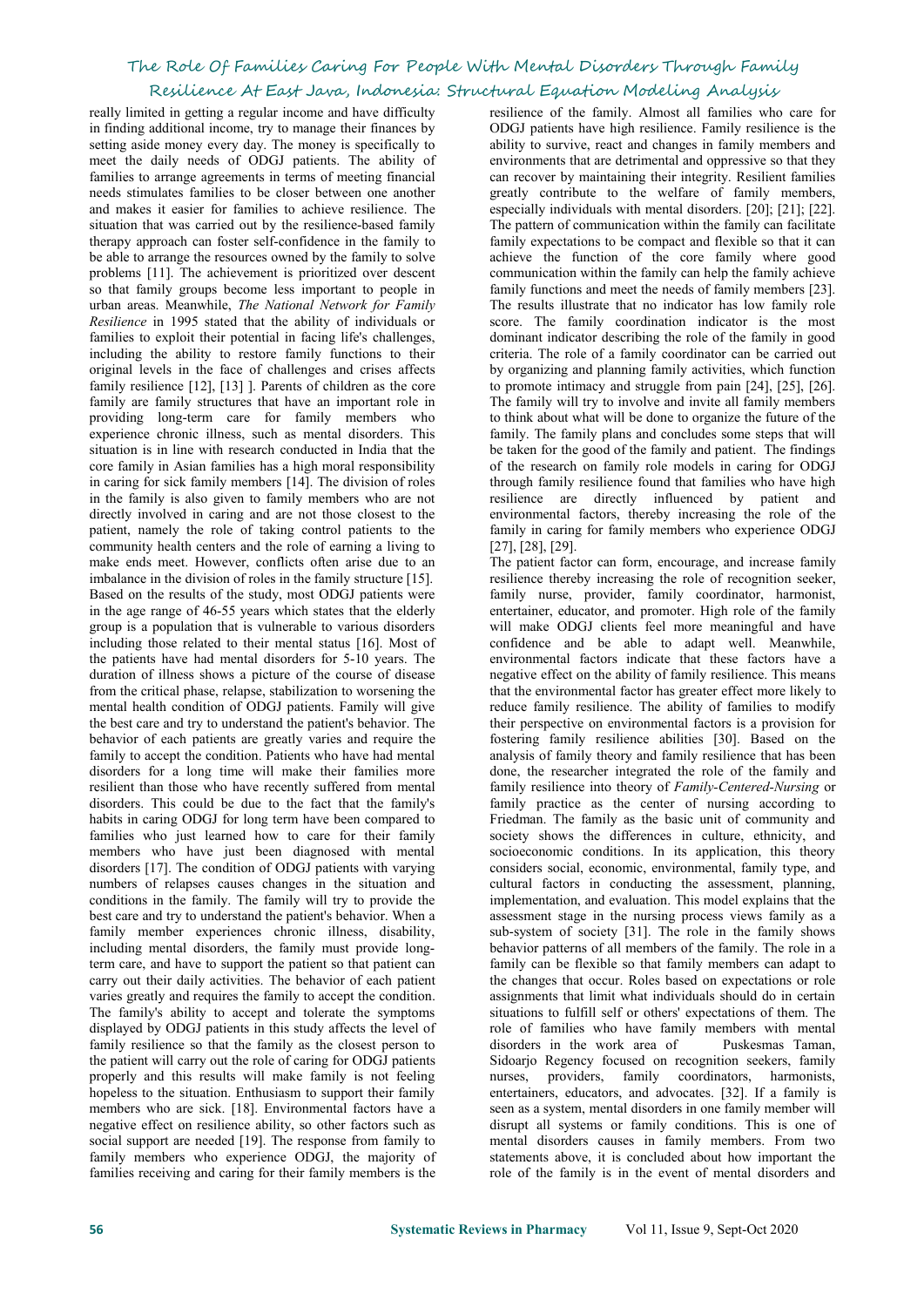readjustment process after completion of treatment program. Therefore family involvement in care greatly benefits the client's recovery process [33]. Based on the explanation of the research results above, it can be concluded that there was an influence of patient factors and environmental factors on family resilience, thereby increasing the role of the family in caring for family members with ODGJ. The following were the new findings based on the research results: first, patient factors were an important factor affecting the resilience of families who have ODGJ family members. Patient factors directly influence the resilience of families with ODGJ

family members. Second, environmental factors negatively affect the ability of family resilience. The environmental factor will have greater effect to reduce family resilience. The ability of families to modify their perspective on environmental factors was a provision in fostering the ability of family resilience. Third, family resilience increases the role of families who have ODGJ family members. Family resilience directly affects the role of the family in caring for ODGJ family members [34].

Based on new findings, the concept of a family role model in caring for ODGJ through family resilience is as follows:



**Figure 1. New Findings of Family Role Models in Caring for ODGJ through Family Resilience.**

Based on findings above, the assessment process on family role models in caring for people with mental disorders through family-resilience is*centered on nursing* carried out on patient factors and environmental factors. Family factors were excluded from the model considering the effect of family factors on family resilience is too small, which is below 0.1, however, assessments of family factors, patient factors, and environmental factors remain the data to determine the ability of family resilience. Family and environmental factors are factors that must be studied in depth because family factors did not affect family resilience, while environmental factors negatively affect family resilience. [35]

The stages of determining the problem according to the theory were family-centered nursing carried out based on the data obtained in the assessment stage. Based on the research results, problem determination in the family role model in caring for people with mental disorders through family-based centered nursing family resilience was focused on the level of family resilience. The stages of intervention and implementation according to the theory of family-centered nursing is planning to interference using family-owned resources to overcome health problems, while implementation was carried out to address health problems in the family on the five family health tasks to stimulate family awareness and acceptance of health problems, to give the ability and confidence in caring of sick family members. So that the family can create a healthy environment and make maximum use of the available health facilities. Based on the results of research on the intervention and implementation stages of the family role model in caring people with mental disorders through family-based resilience, it was centered that nursing family focused on stimulating family strength to improve family resilience abilities consisting of belief systems, family organizational patterns, and communication processes. [35], [36].

The stages according to the theory of family-centered nursing were to assess cognitive, affective, and psychomotor related to the abilities that have been intervened. The evaluation in this study was aimed at assessing the role of the family in caring for ODGJ patients which includes roles as recognition seekers, family nurses, providers, family coordinators, harmonists, entertainers, educators, and promoters.

### **CONCLUSION**

A family role model is formed in caring for ODGJ through family resilience composed of: patient factors, environmental factors, family resilience, and family roles. The patient factor can form, encourage, and increase family resilience thereby increasing the role of recognition seeker, family nurse, provider, family coordinator, harmonist, entertainer, educator, and promoter. The high role of the family will make ODGJ clients feel more meaningful and have confidence and be able to adapt well. Environmental factors indicate that these factors have a negative effect on the ability of family resilience. This means that the environmental factor is more likely have greater effect to reduce family resilience. The ability of families to modify their perspective on environmental factors becomes provision for fostering family resilience to increase the adaptability of family members with ODGJ.

### **ACKNOWLEDGEMENTS**

We would like to appreciate those who participated in this study. The manuscript is written in fulfillment the Professional Nurse, and Community health center of Taman, Sidoarjo, Indonesia. And Airlangga University, Faculty of Nursing Program, Indonesia.

### **CONFLICT OF INTEREST**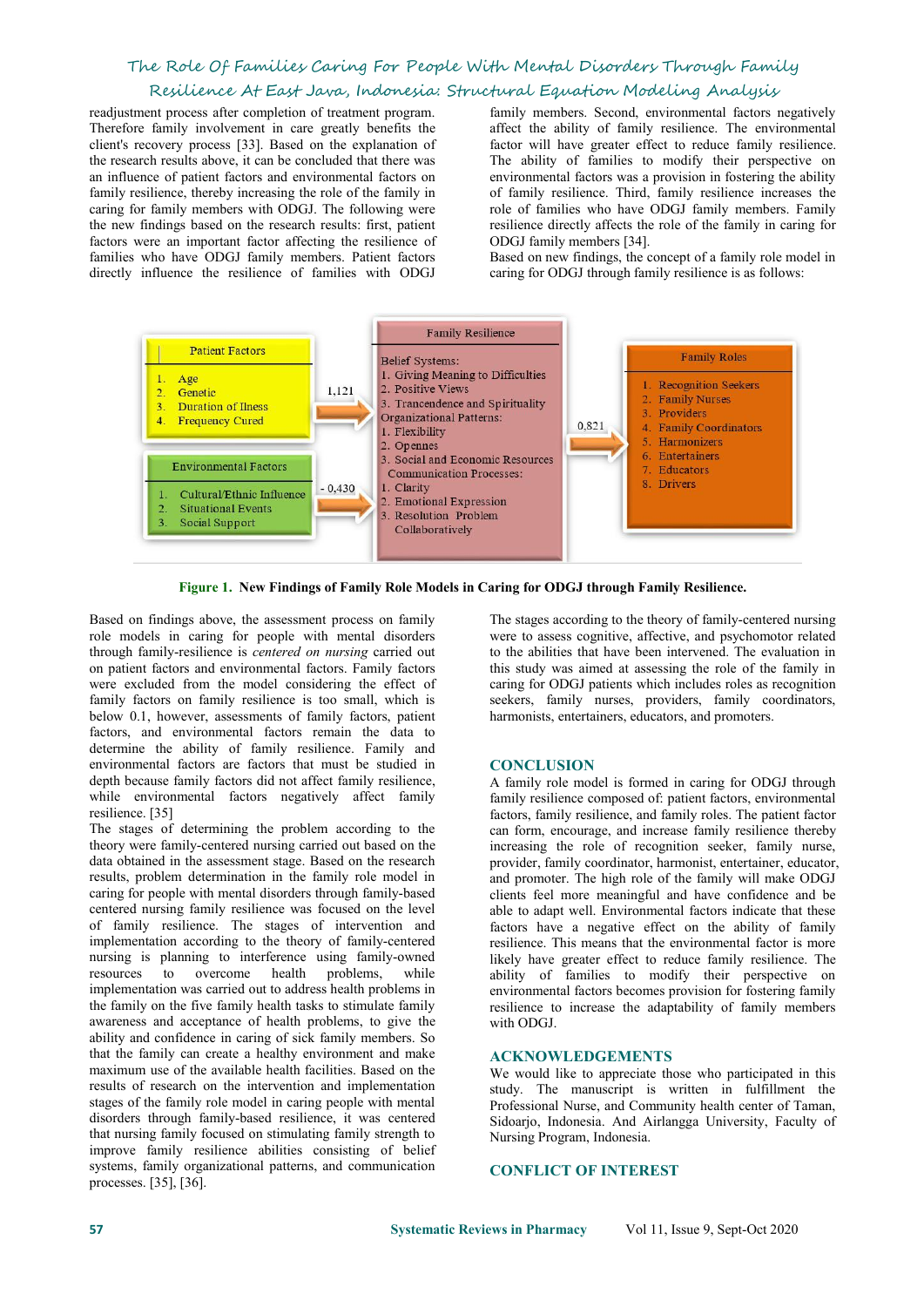# The Role Of Families Caring For People With Mental Disorders Through Family

### Resilience At East Java, Indonesia: Structural Equation Modeling Analysis

The authors stated that there were three conflicts of interest regarding the publication of this article.

#### **SOURCE OF FUNDING**

Others source

### **ETHICAL CLEARANCE**

This study was approved by the institutional review board of 14. Puspitawati, H. 2012. Gender and Family: Ithical Approval (NO: 1831-KEPK) The research received and Reality in Indonesia. Bogor: PT IPB Press Ethical Approval (NO: 1831-KEPK ). The research received a certificate from the Airlangga University ethical permission.

### **REFERENCES**

- 1. Fitryasari, R., Yusuf, A., Nursalam, Tristiana, RD, & Nihayati, HE (2018). Family members' perspective of family Resilience's risk factors in taking care of schizophrenia patients. International Journal of Nursing tamul<br>Sciences (2) 255, 261 time. Sciences, 5 (3), 255–261. https://doi.org/10.1016/j.ijnss.2018.06.002
- 2. Zauszniewski JA, Lekhak N, Yolpant W, Morris DL. (2015) Need for resourcefulness training for women caregivers of elders with dementia. Issues Ment [Health](https://www.ncbi.nlm.nih.gov/pubmed/26735507) Nurs.2015; 36 (12): 1007-12. doi: 10.3109 / 01612840.2015.1075236.
- 3. Indonesian Ministry of Health, Basic Health Research (Riskesdas 2018), Jakarta: Health Research and Development Agency of the Ministry of Health of the Republic of Indonesia, 2018.
- 4. González-Domínguez, S., 2016. Age-related self stigma of people over 65 years old: adaptation of the Internalized Stigma of Mental Illness scale (ISMI) for use in age-related self-stigma (IS65 +) in a Spanish sample., 7863 (November), 244-254. Available at: http://dx.doi.org/10.1080/13607863.2016.1247422.
- 5. Friedman, Marilyn M., Family Nursing Textbook: Research, Theory, and Practice, Jakarta: EGC, 2010.
- 6. Halida, N. (2016). Family Experience in Fulfilling the Needs of Self-Care in People with Mental Disorders (ODGJ) with Pasung in Ambulu District, Jember Regency (The Family Experience in Fulfilling the Needs of Self-care of People with Chronic Mental Health Ill. E-Journal of Health Library, 4 (1), 78–85 Retrieved from 23. Muquad Irrae m [http://dspace.unej.ac.id/handle/123456789/65879?show](http://dspace.unej.ac.id/handle/123456789/65879?show=full)  $=$ full
- 7. Bj, A., 2017. Meeting the needs? Perceived support of a nurse-led lifestyle program for young adults with mental illness in a primary health-care setting. [Int](https://www.ncbi.nlm.nih.gov/pubmed/28374967) J Ment Health Nurs.Feb; 27 (1): 390-399. doi: 10.1111 / inm.12333.
- 8. Suhron, M., Sulaihah, S., & Yusuf, A. (2017). Model of Potential Strengthening and Family Roles in Improving Family Members for ODGJ Adaptability. Achieving SDGs in South East Asia: Challenging and Tackling of Tropical Health Problems. 344-351. Https://doi.org /10.5220/0007514003440351
- 9. Amagai, M., Takahashi, M., & Amagai, F. (2016). Qualitative Study of Resilience of Family Caregivers for Patients with Schizophrenia in Japan. Mental Health in Family Medicine (2016), 307–312.
- 10. Bingham, H .. & Brien, AJO, 2017. Educational intervention to decrease stigmatizing attitudes of undergraduate nurses towards people with mental illnes.
- 11. M Suhron | 2017. Effect Psychoeducation Family On Ability Family In Treating People With Mental Disorders (ODGJ) Deprived (Pasung). Journal of Applied Science And Research 5 (1), 41-45
- 12. Simon, JB., Murphy, JJ, and Smith, SM (2005) Undertanding and fostering family recilience. The Family Journal: Counseling and Therapy for Couples and Families, 13 (4), 427-436
- 13. Saebani BA 2017. Urban Sociology: Understanding Urban Society and Its Problems. Bandung: CV Pustaka Setia
- 14. Puspitawati, H. 2012. Gender and Family: Concepts
- 15. Kate, N., Grover, S., Kulhara, P., & Nehra, R. (2012) Relationship of quality of life with coping and burden in primary caregivers of patients with schizophrenia. The International Journal of Social Psychiatry, 10 (2), 1-10.
- 16. Sapin, M., Widmer, E .., & Iglesias, K. (2016) From Support to overload: patterns of positive and negative family relationships of adults with mental illness over<br>time Social Networks: 47 59-72 Social Networks: http://doi.org/http://dx.doi.org/
- 17. Lalenoh, Leonardo Alfonsius Paulus (2018) Levels of Meaningful Life, Mental Disorders, and Elderly. Scientific Periodic Discourse Ambassador Medicine, 03 (01), 2-5.
- 18. Wardani, IY, Dawn Apriliana Dewi (2018) The Quality of Life of Schizophrenic Patients Perception through Self Stigma. Indonesian Nursing Journal, 21 (3), 17-26.
- 19. McCubbin, H., & Thompson, A. (1991). Family Assessment Inventories For Research and Practice. University of Wisconsin, Madison.
- 20. Kristiyani, V. and Sri Redatin RP (2019) Parenting Stress as Predictors in the Formation of Family Resilience Moderated by Javanese Cultural Identity. Analysis: Journal of UMA Master of Psychology, 1 (6), 60-71. <https://dx.doi.org/analitika.v11i1.2408>
- 21. Husein, Ismail H Mawengkang, S Suwilo "Modeling the Transmission of Infectious Disease in a Dynamic Network" Journal of Physics: Conference Series 1255 (1), 012052, 2019.
- 22. Husein, Ismail, Herman Mawengkang, Saib Suwilo, and Mardiningsih. "Modelling Infectious Disease in Dynamic Networks Considering Vaccine." Systematic Reviews in Pharmacy 11.2, pp. 261-266, 2020.
- 23. Muqdad Irhaeem Kadhim, Ismail Husein. "Pharmaceutical and Biological Application of New Synthetic Compounds of Pyranone, Pyridine, Pyrmidine, Pyrazole and Isoxazole Incorporating on 2- Flouroquinoline Moieties." Systematic Reviews in Pharmacy 11 (2020), 679-684. doi:10.5530/srp.2020.2.98.
- 24. Hamidah Nasution, Herlina Jusuf, Evi Ramadhani, Ismail Husein. "Model of Spread of Infectious Diseases." Systematic Reviews in Pharmacy 11 (2020), 685-689. doi:10.5530/srp.2020.2.99.
- 25. Husein, Ismail, Dwi Noerjoedianto, Muhammad Sakti, Abeer Hamoodi Jabbar. "Modeling of Epidemic Transmission and Predicting the Spread of Infectious Disease." Systematic Reviews in Pharmacy 11.6 (2020), 188-195. Print. doi:10.31838/srp.2020.6.30
- 26. Husein, Ismail, YD Prasetyo, S Suwilo "Upper generalized exponents of two-colored primitive<br>extremal ministrong digraphs"AIP Conference extremal ministrong digraphs"AIP Proceedings 1635 (1), 430-439, 2014
- 27. S Sitepu, H Mawengkang, I Husein "Optimization model for capacity management and bed scheduling for hospital" IOP Conference Series: Materials Science and Engineering 300 (1), 01,2016.
- 28. Herlina Jusuf, Muhammad Sakti, Ismail Husein,